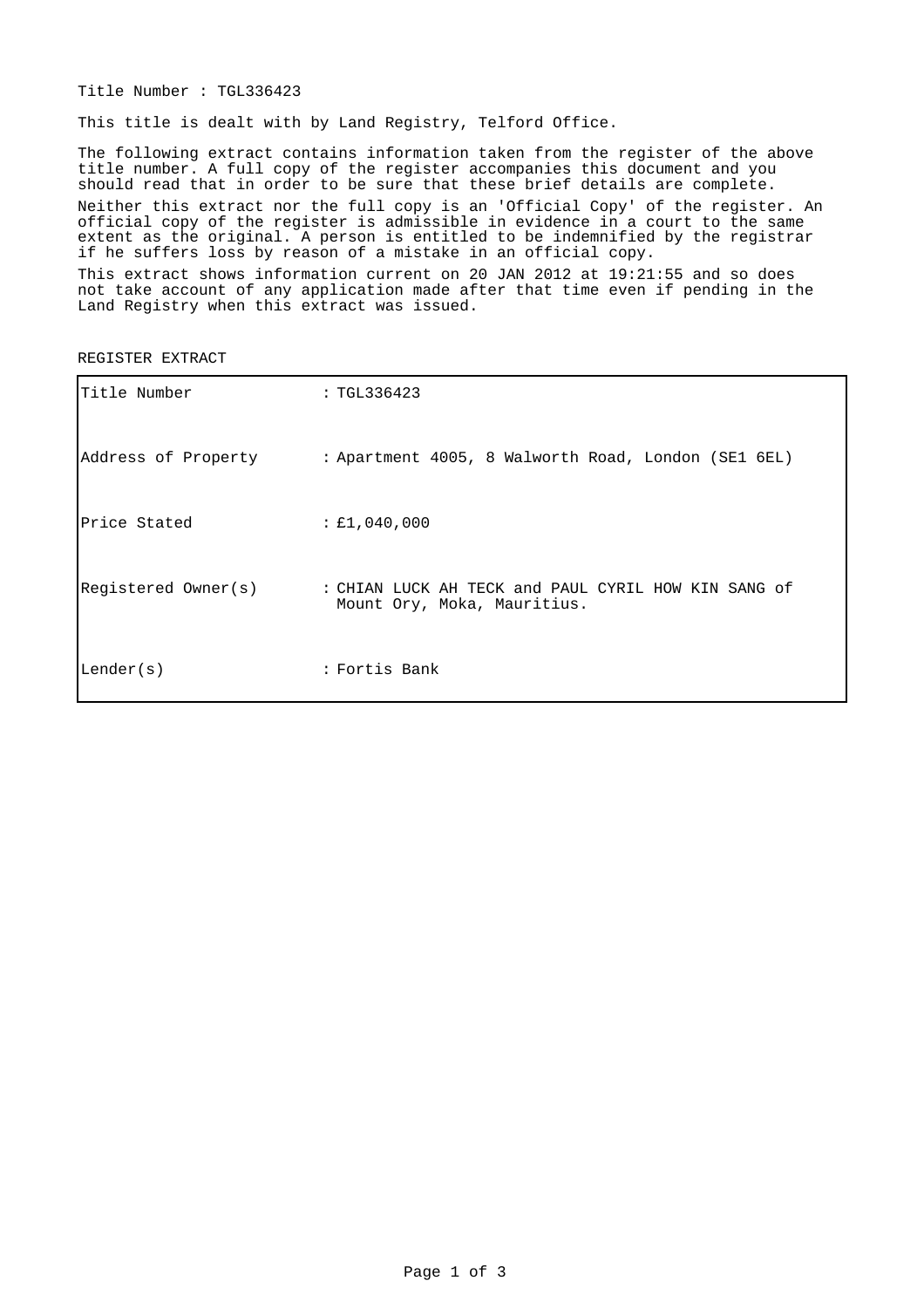This is a copy of the register of the title number set out immediately below, showing the entries in the register on 20 JAN 2012 at 19:21:55. This copy does not take account of any application made after that time even if still pending in the Land Registry when this copy was issued.

This copy is not an 'Official Copy' of the register. An official copy of the register is admissible in evidence in a court to the same extent as the original. A person is entitled to be indemnified by the registrar if he suffers loss by reason of a mistake in an official copy. If you want to obtain an official copy, the Land Registry web site explains how to do this.

## A: Property Register

This register describes the land and estate comprised in the title. Except as mentioned below, the title includes any legal easements granted by the registered lease but is subject to any rights that it reserves, so far as those easements and rights exist and benefit or affect the registered land.

SOUTHWARK

1 (14.09.2010) The Leasehold land shown edged with red on the plan of the above title filed at the Registry and being Apartment 4005, 8 Walworth Road, London (SE1 6EL).

NOTE: Only the fortieth floor is included in the title.

2 (14.09.2010) The title includes any legal easements referred to in clause LR11.1 of the registered lease but is subject to any rights that are granted or reserved by the lease and affect the registered land.

NOTE: The rights granted by the lease are included in the registration only in so far as they affect the land in title number TGL251176 at the date of the registered lease.

3 (14.09.2010) A Deed of Mutual Grant dated 11 September 1990 made between (1) Huntingdon Foundation Limited and (2) The London Borough of Southwark is expressed to grant rights of way over adjoining land.

NOTE: Original filed under TGL15110.

| 4 |         | $(14.09.2010)$ Short particulars of the lease(s) (or under-lease(s)) |
|---|---------|----------------------------------------------------------------------|
|   |         | under which the land is held:                                        |
|   | Date    | $: 10$ September 2010                                                |
|   | Term    | : 125 years from and including 25 March 2010                         |
|   | Parties | : (1) Castle House Developments Limited                              |
|   |         | (2) Chian Luck Ah Teck and Paul Cyril How Kin Sang                   |
|   |         | (3) Strata SE1 Management Company Limited                            |
|   |         |                                                                      |

- 5 (14.09.2010) The Lease prohibits or restricts alienation.
- 6 (14.09.2010) The landlord's title is registered.

## B: Proprietorship Register

This register specifies the class of title and identifies the owner. It contains any entries that affect the right of disposal.

#### Title absolute

- 1 (14.09.2010) PROPRIETOR: CHIAN LUCK AH TECK and PAUL CYRIL HOW KIN SANG of Mount Ory, Moka, Mauritius.
- 2 (14.09.2010) The price, other than rents, stated to have been paid on the grant of the lease was £1,040,000.